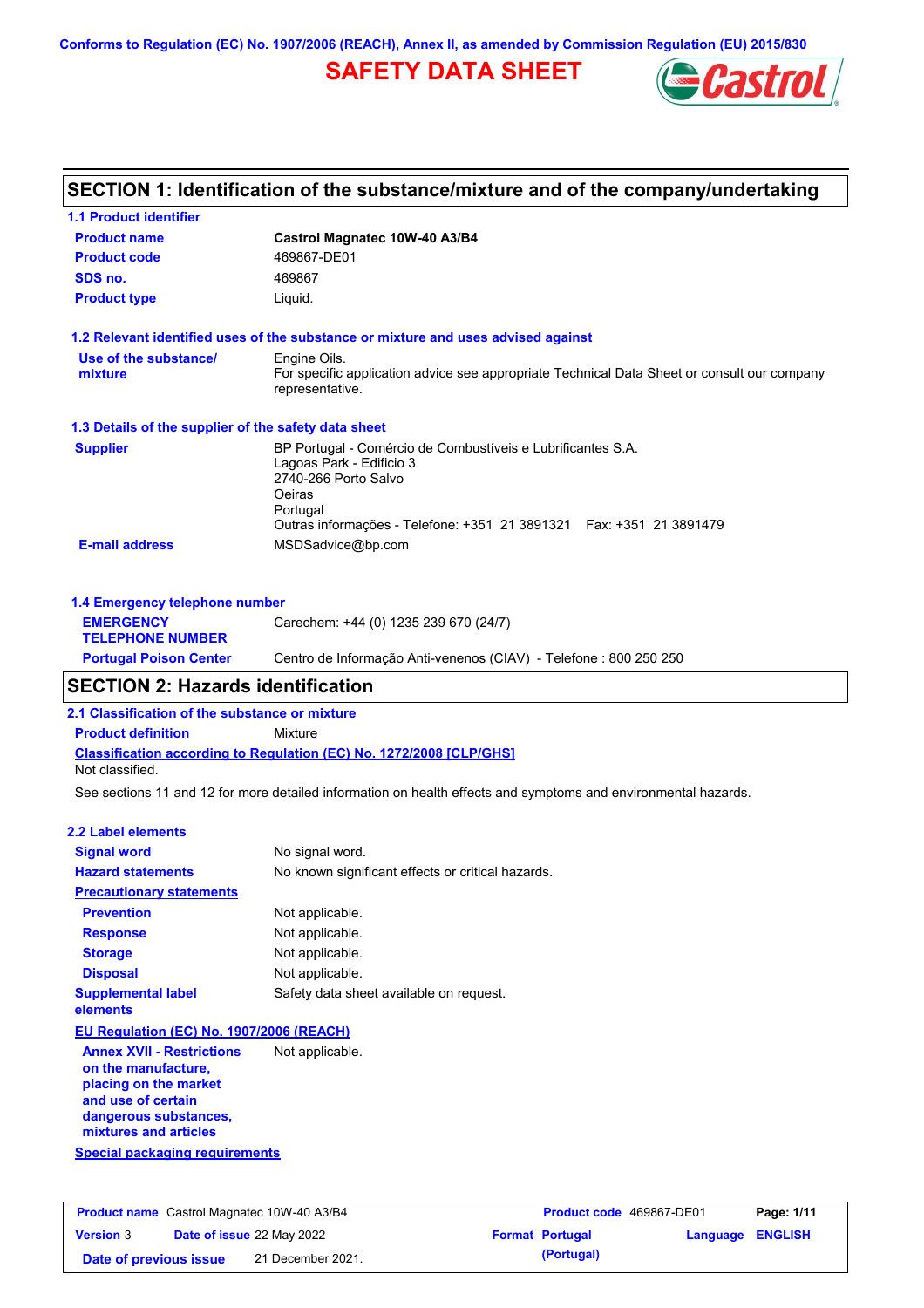#### **Conforms to Regulation (EC) No. 1907/2006 (REACH), Annex II, as amended by Commission Regulation (EU) 2015/830**

# **SECTION 2: Hazards identification**

| <b>Containers to be fitted</b><br>with child-resistant<br>fastenings                                                     | Not applicable.                                                                                                                                                                                                          |  |  |  |
|--------------------------------------------------------------------------------------------------------------------------|--------------------------------------------------------------------------------------------------------------------------------------------------------------------------------------------------------------------------|--|--|--|
| <b>Tactile warning of danger</b>                                                                                         | Not applicable.                                                                                                                                                                                                          |  |  |  |
| 2.3 Other hazards                                                                                                        |                                                                                                                                                                                                                          |  |  |  |
| <b>Results of PBT and vPvB</b><br>assessment                                                                             | Product does not meet the criteria for PBT or vPvB according to Regulation (EC) No. 1907/2006,<br>Annex XIII.                                                                                                            |  |  |  |
| <b>Product meets the criteria</b><br>for PBT or vPvB according<br>to Regulation (EC) No.<br><b>1907/2006, Annex XIII</b> | This mixture does not contain any substances that are assessed to be a PBT or a vPvB.                                                                                                                                    |  |  |  |
| Other hazards which do<br>not result in classification                                                                   | Defatting to the skin.<br>USED ENGINE OILS<br>Used engine oil may contain hazardous components which have the potential to cause skin<br>cancer.<br>See Toxicological Information, section 11 of this Safety Data Sheet. |  |  |  |
|                                                                                                                          | Experimental data on one or more of the components has been used to determine all or part of                                                                                                                             |  |  |  |

## **SECTION 3: Composition/information on ingredients**

#### **3.2 Mixtures**

#### Mixture **Product definition**

Highly refined base oil (IP 346 DMSO extract < 3%). Proprietary performance additives.

the hazard classification of this product.

| <b>Product/ingredient</b><br>name                                                             | <b>Identifiers</b>                                                                      | $\frac{9}{6}$ | <b>Regulation (EC) No.</b><br>1272/2008 [CLP]                      | <b>Type</b> |
|-----------------------------------------------------------------------------------------------|-----------------------------------------------------------------------------------------|---------------|--------------------------------------------------------------------|-------------|
| Distillates (petroleum), hydrotreated<br>heavy paraffinic                                     | REACH #: 01-2119484627-25<br>EC: 265-157-1<br>CAS: 64742-54-7<br>Index: 649-467-00-8    | ≥75 - ≤90     | Not classified.                                                    | $[2]$       |
| Distillates (petroleum), solvent-<br>dewaxed heavy paraffinic                                 | REACH #: 01-2119471299-27<br>EC: 265-169-7<br>CAS: 64742-65-0<br>Index: 649-474-00-6    | ≤10           | Not classified.                                                    | $[2]$       |
| Distillates (petroleum), hydrotreated<br>heavy paraffinic                                     | REACH #: 01-2119484627-25 ≤5<br>EC: 265-157-1<br>CAS: 64742-54-7<br>Index: 649-467-00-8 |               | Asp. Tox. 1, H304                                                  | [1] [2]     |
| Phosphorodithioic acid, mixed O.O-bis<br>(1,3-dimethylbutyl and iso-Pr) esters,<br>zinc salts | REACH #: 01-2119493626-26<br>EC: 283-392-8<br>CAS: 84605-29-8                           | -≤3           | Skin Irrit. 2, H315<br>Eye Dam. 1, H318<br>Aquatic Chronic 2, H411 | $[1]$       |

#### **See Section 16 for the full text of the H statements declared above.**

#### **Type**

[1] Substance classified with a health or environmental hazard

[2] Substance with a workplace exposure limit

[3] Substance meets the criteria for PBT according to Regulation (EC) No. 1907/2006, Annex XIII

[4] Substance meets the criteria for vPvB according to Regulation (EC) No. 1907/2006, Annex XIII

[5] Substance of equivalent concern

[6] Additional disclosure due to company policy

Occupational exposure limits, if available, are listed in Section 8.

# **SECTION 4: First aid measures**

### **4.1 Description of first aid measures**

| <b>Eye contact</b>  | In case of contact, immediately flush eyes with plenty of water for at least 15 minutes. Eyelids<br>should be held away from the eyeball to ensure thorough rinsing. Check for and remove any<br>contact lenses. Get medical attention. |
|---------------------|-----------------------------------------------------------------------------------------------------------------------------------------------------------------------------------------------------------------------------------------|
| <b>Skin contact</b> | Wash skin thoroughly with soap and water or use recognised skin cleanser. Remove<br>contaminated clothing and shoes. Wash clothing before reuse. Clean shoes thoroughly before<br>reuse. Get medical attention if irritation develops.  |

| <b>Product name</b> Castrol Magnatec 10W-40 A3/B4 |                                  | <b>Product code</b> 469867-DE01 |  | Page: 2/11             |                         |  |
|---------------------------------------------------|----------------------------------|---------------------------------|--|------------------------|-------------------------|--|
| <b>Version 3</b>                                  | <b>Date of issue 22 May 2022</b> |                                 |  | <b>Format Portugal</b> | <b>Language ENGLISH</b> |  |
| Date of previous issue                            |                                  | 21 December 2021.               |  | (Portugal)             |                         |  |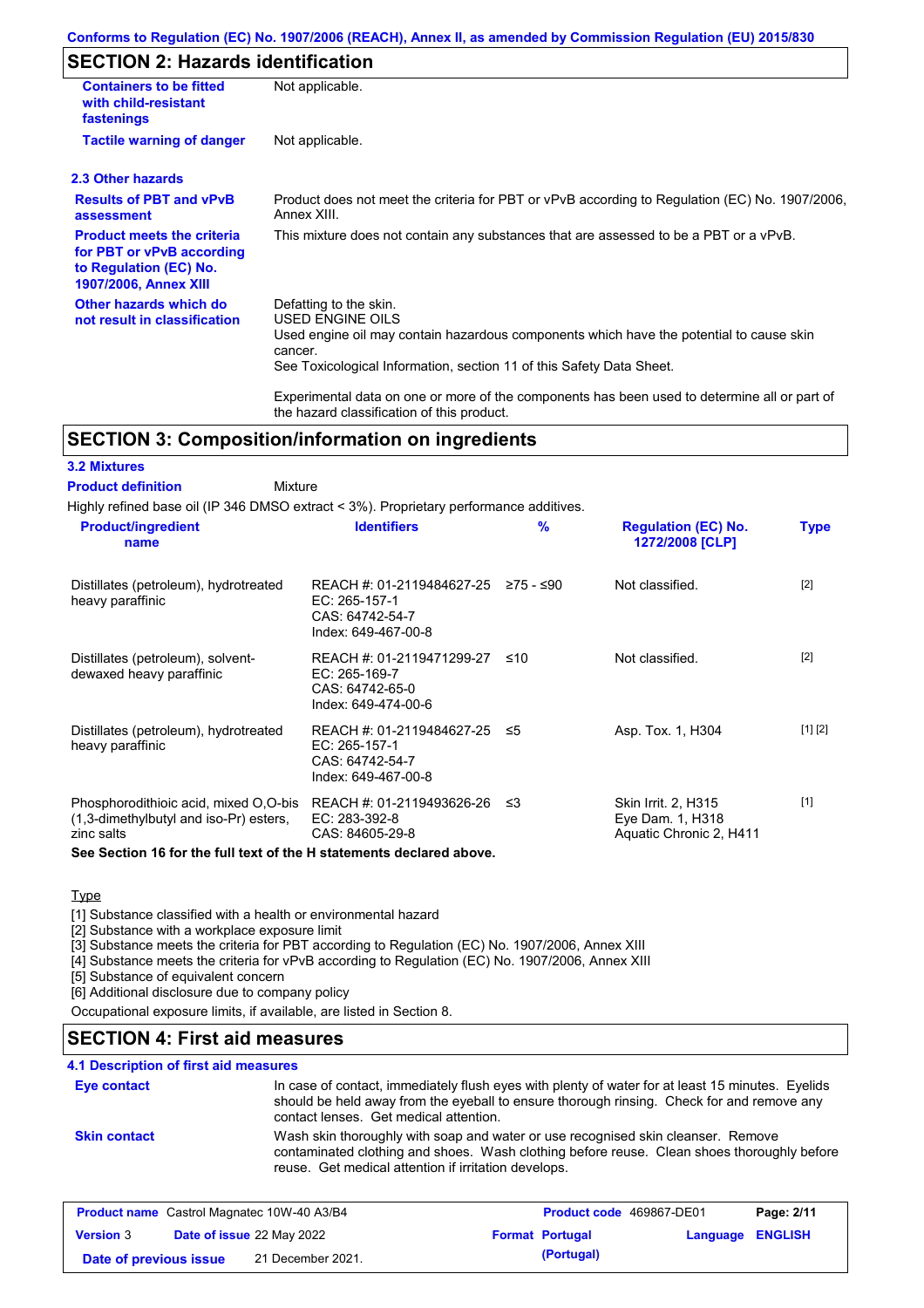### **Conforms to Regulation (EC) No. 1907/2006 (REACH), Annex II, as amended by Commission Regulation (EU) 2015/830**

## **SECTION 4: First aid measures**

| <b>Inhalation</b>                 | If inhaled, remove to fresh air. In case of inhalation of decomposition products in a fire,<br>symptoms may be delayed. The exposed person may need to be kept under medical<br>surveillance for 48 hours. Get medical attention if symptoms occur. |
|-----------------------------------|-----------------------------------------------------------------------------------------------------------------------------------------------------------------------------------------------------------------------------------------------------|
| Ingestion                         | Do not induce vomiting unless directed to do so by medical personnel. Get medical attention if<br>symptoms occur.                                                                                                                                   |
| <b>Protection of first-aiders</b> | No action shall be taken involving any personal risk or without suitable training. It may be<br>dangerous to the person providing aid to give mouth-to-mouth resuscitation.                                                                         |

#### **4.2 Most important symptoms and effects, both acute and delayed**

See Section 11 for more detailed information on health effects and symptoms. **Potential acute health effects Inhalation** Exposure to decomposition products may cause a health hazard. Serious effects may be delayed following exposure. **Ingestion** No known significant effects or critical hazards. **Skin contact** Defatting to the skin. May cause skin dryness and irritation. **Eye contact** Not classified as an eye irritant. Based on data available for this or related materials. **Delayed and immediate effects as well as chronic effects from short and long-term exposure Inhalation Ingestion Skin contact Eye contact** Overexposure to the inhalation of airborne droplets or aerosols may cause irritation of the respiratory tract. Ingestion of large quantities may cause nausea and diarrhoea. Prolonged or repeated contact can defat the skin and lead to irritation and/or dermatitis. Potential risk of transient stinging or redness if accidental eye contact occurs.

#### **4.3 Indication of any immediate medical attention and special treatment needed**

Treatment should in general be symptomatic and directed to relieving any effects. In case of inhalation of decomposition products in a fire, symptoms may be delayed. The exposed person may need to be kept under medical surveillance for 48 hours.

### **SECTION 5: Firefighting measures**

| 5.1 Extinguishing media                                                                                                                                                                                     |                                                                                                                                                                                                                                                                                                                                                                   |  |
|-------------------------------------------------------------------------------------------------------------------------------------------------------------------------------------------------------------|-------------------------------------------------------------------------------------------------------------------------------------------------------------------------------------------------------------------------------------------------------------------------------------------------------------------------------------------------------------------|--|
| <b>Suitable extinguishing</b><br>media                                                                                                                                                                      | In case of fire, use foam, dry chemical or carbon dioxide extinguisher or spray.                                                                                                                                                                                                                                                                                  |  |
| Do not use water jet. The use of a water jet may cause the fire to spread by splashing the<br><b>Unsuitable extinguishing</b><br>burning product.<br>media                                                  |                                                                                                                                                                                                                                                                                                                                                                   |  |
| 5.2 Special hazards arising from the substance or mixture                                                                                                                                                   |                                                                                                                                                                                                                                                                                                                                                                   |  |
| <b>Hazards from the</b><br>substance or mixture                                                                                                                                                             | In a fire or if heated, a pressure increase will occur and the container may burst.                                                                                                                                                                                                                                                                               |  |
| <b>Hazardous combustion</b><br>Combustion products may include the following:<br>carbon oxides (CO, CO <sub>2</sub> ) (carbon monoxide, carbon dioxide)<br>products<br>nitrogen oxides ( $NO$ , $NO2$ etc.) |                                                                                                                                                                                                                                                                                                                                                                   |  |
| <b>5.3 Advice for firefighters</b>                                                                                                                                                                          |                                                                                                                                                                                                                                                                                                                                                                   |  |
| <b>Special precautions for</b><br>fire-fighters                                                                                                                                                             | No action shall be taken involving any personal risk or without suitable training. Promptly<br>isolate the scene by removing all persons from the vicinity of the incident if there is a fire.                                                                                                                                                                    |  |
| <b>Special protective</b><br>equipment for fire-fighters                                                                                                                                                    | Fire-fighters should wear appropriate protective equipment and self-contained breathing<br>apparatus (SCBA) with a full face-piece operated in positive pressure mode. Clothing for fire-<br>fighters (including helmets, protective boots and gloves) conforming to European standard EN<br>469 will provide a basic level of protection for chemical incidents. |  |

### **SECTION 6: Accidental release measures**

#### **6.1 Personal precautions, protective equipment and emergency procedures For non-emergency personnel For emergency responders** No action shall be taken involving any personal risk or without suitable training. Evacuate surrounding areas. Keep unnecessary and unprotected personnel from entering. Do not touch or walk through spilt material. Floors may be slippery; use care to avoid falling. Put on appropriate personal protective equipment. Entry into a confined space or poorly ventilated area contaminated with vapour, mist or fume is extremely hazardous without the correct respiratory protective equipment and a safe system of work. Wear self-contained breathing apparatus. Wear a suitable chemical protective suit. Chemical resistant boots. See also the information in "For non-emergency personnel".

| <b>Product name</b> Castrol Magnatec 10W-40 A3/B4 |                                  |                   | <b>Product code</b> 469867-DE01 |                        | Page: 3/11       |  |
|---------------------------------------------------|----------------------------------|-------------------|---------------------------------|------------------------|------------------|--|
| <b>Version 3</b>                                  | <b>Date of issue 22 May 2022</b> |                   |                                 | <b>Format Portugal</b> | Language ENGLISH |  |
| Date of previous issue                            |                                  | 21 December 2021. |                                 | (Portugal)             |                  |  |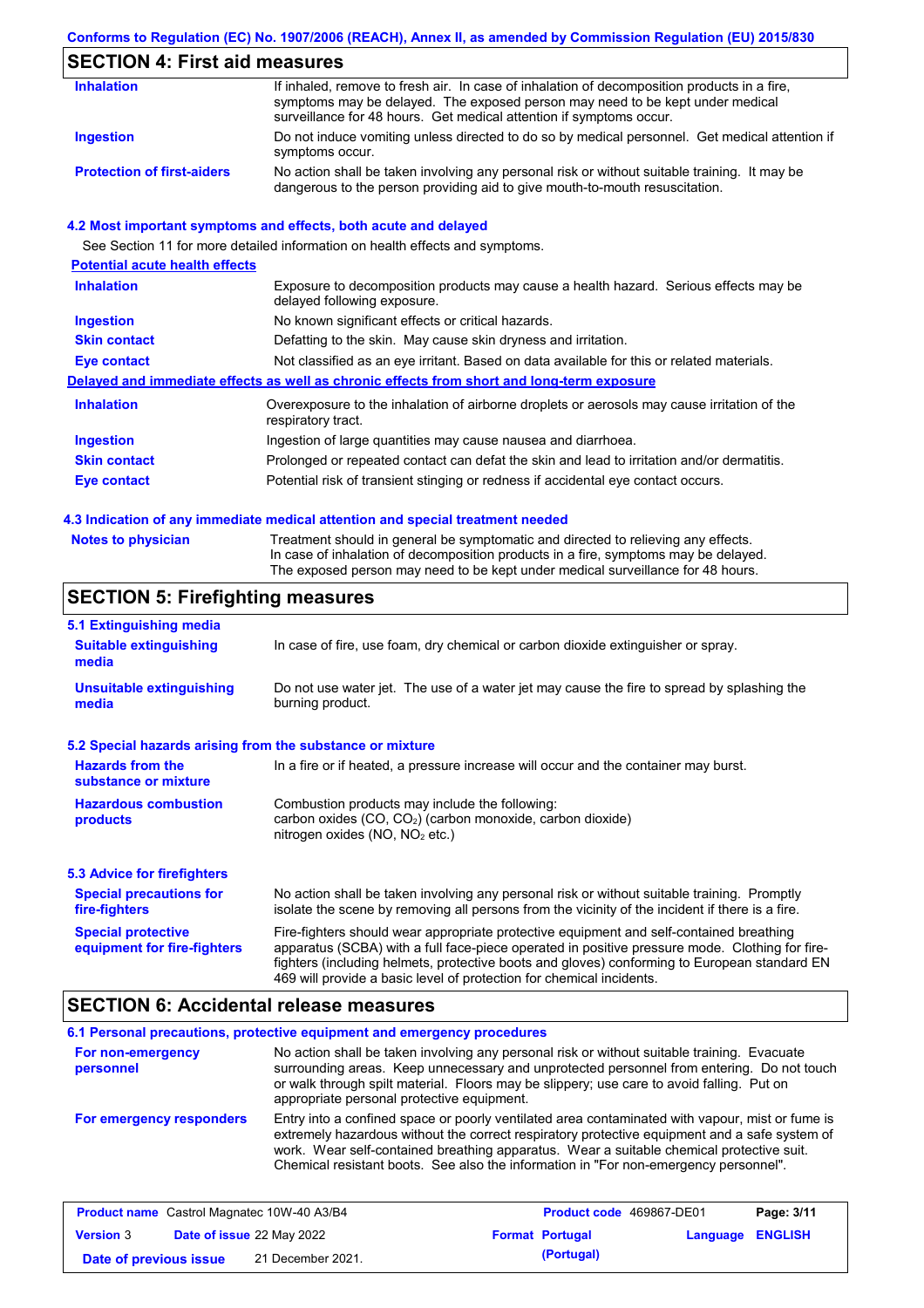## **SECTION 6: Accidental release measures**

| <b>6.2 Environmental</b><br><b>precautions</b> | Avoid dispersal of spilt material and runoff and contact with soil, waterways, drains and sewers.<br>Inform the relevant authorities if the product has caused environmental pollution (sewers,<br>waterways, soil or air).                                                                                                                                                                    |  |  |
|------------------------------------------------|------------------------------------------------------------------------------------------------------------------------------------------------------------------------------------------------------------------------------------------------------------------------------------------------------------------------------------------------------------------------------------------------|--|--|
|                                                | 6.3 Methods and material for containment and cleaning up                                                                                                                                                                                                                                                                                                                                       |  |  |
| <b>Small spill</b>                             | Stop leak if without risk. Move containers from spill area. Absorb with an inert material and<br>place in an appropriate waste disposal container. Dispose of via a licensed waste disposal<br>contractor.                                                                                                                                                                                     |  |  |
| <b>Large spill</b>                             | Stop leak if without risk. Move containers from spill area. Prevent entry into sewers, water<br>courses, basements or confined areas. Contain and collect spillage with non-combustible,<br>absorbent material e.g. sand, earth, vermiculite or diatomaceous earth and place in container<br>for disposal according to local regulations. Dispose of via a licensed waste disposal contractor. |  |  |
| 6.4 Reference to other<br><b>sections</b>      | See Section 1 for emergency contact information.<br>See Section 5 for firefighting measures.<br>See Section 8 for information on appropriate personal protective equipment.<br>See Section 12 for environmental precautions.<br>See Section 13 for additional waste treatment information.                                                                                                     |  |  |
|                                                |                                                                                                                                                                                                                                                                                                                                                                                                |  |  |

## **SECTION 7: Handling and storage**

| 7.1 Precautions for safe handling                                                    |                                                                                                                                                                                                                                                                                                                                                                                                                                                                                          |
|--------------------------------------------------------------------------------------|------------------------------------------------------------------------------------------------------------------------------------------------------------------------------------------------------------------------------------------------------------------------------------------------------------------------------------------------------------------------------------------------------------------------------------------------------------------------------------------|
| <b>Protective measures</b>                                                           | Put on appropriate personal protective equipment.                                                                                                                                                                                                                                                                                                                                                                                                                                        |
| <b>Advice on general</b><br>occupational hygiene                                     | Eating, drinking and smoking should be prohibited in areas where this material is handled,<br>stored and processed. Wash thoroughly after handling. Remove contaminated clothing and<br>protective equipment before entering eating areas. See also Section 8 for additional<br>information on hygiene measures.                                                                                                                                                                         |
| <b>7.2 Conditions for safe</b><br>storage, including any<br><i>incompatibilities</i> | Store in accordance with local requlations. Store in a dry, cool and well-ventilated area, away<br>from incompatible materials (see Section 10). Keep away from heat and direct sunlight. Keep<br>container tightly closed and sealed until ready for use. Containers that have been opened must<br>be carefully resealed and kept upright to prevent leakage. Store and use only in equipment/<br>containers designed for use with this product. Do not store in unlabelled containers. |
| <b>Not suitable</b>                                                                  | Prolonged exposure to elevated temperature                                                                                                                                                                                                                                                                                                                                                                                                                                               |
| 7.3 Specific end use(s)                                                              |                                                                                                                                                                                                                                                                                                                                                                                                                                                                                          |
| <b>Recommendations</b>                                                               | See section 1.2 and Exposure scenarios in annex, if applicable.                                                                                                                                                                                                                                                                                                                                                                                                                          |

## **SECTION 8: Exposure controls/personal protection**

#### **8.1 Control parameters**

**Product/ingredient name Exposure limit values Recommended monitoring procedures** If this product contains ingredients with exposure limits, personal, workplace atmosphere or biological monitoring may be required to determine the effectiveness of the ventilation or other control measures and/or the necessity to use respiratory protective equipment. Reference should be made to monitoring standards, such as the following: European Standard EN 689 (Workplace atmospheres - Guidance for the assessment of exposure by inhalation to chemical agents for comparison with limit values and measurement strategy) European Standard EN 14042 (Workplace atmospheres - Guide for the application and use of procedures for the assessment of exposure to chemical and biological agents) European Standard EN 482 Whilst specific OELs for certain components may be shown in this section, other components may be present in any mist, vapour or dust produced. Therefore, the specific OELs may not be applicable to the product as a whole and are provided for guidance only. **Occupational exposure limits** Distillates (petroleum), hydrotreated heavy paraffinic **Portuguese Institute of Quality (Portugal).** TWA: 5 mg/m<sup>3</sup> 8 hours. Issued/Revised: 10/2003 Form: Inhalable fraction Distillates (petroleum), solvent-dewaxed heavy paraffinic **Portuguese Institute of Quality (Portugal).** TWA: 5 mg/m<sup>3</sup> 8 hours. Issued/Revised: 10/2003 Form: Inhalable fraction Distillates (petroleum), hydrotreated heavy paraffinic **Portuguese Institute of Quality (Portugal).** TWA: 5 mg/m<sup>3</sup> 8 hours. Issued/Revised: 10/2003 Form: Inhalable fraction

(Workplace atmospheres - General requirements for the performance of procedures for the measurement of chemical agents) Reference to national guidance documents for methods for

#### **Derived No Effect Level**

|                        | <b>Product name</b> Castrol Magnatec 10W-40 A3/B4 | <b>Product code</b> 469867-DE01 |                         | Page: 4/11 |
|------------------------|---------------------------------------------------|---------------------------------|-------------------------|------------|
| <b>Version 3</b>       | <b>Date of issue 22 May 2022</b>                  | <b>Format Portugal</b>          | <b>Language ENGLISH</b> |            |
| Date of previous issue | 21 December 2021.                                 | (Portugal)                      |                         |            |

the determination of hazardous substances will also be required.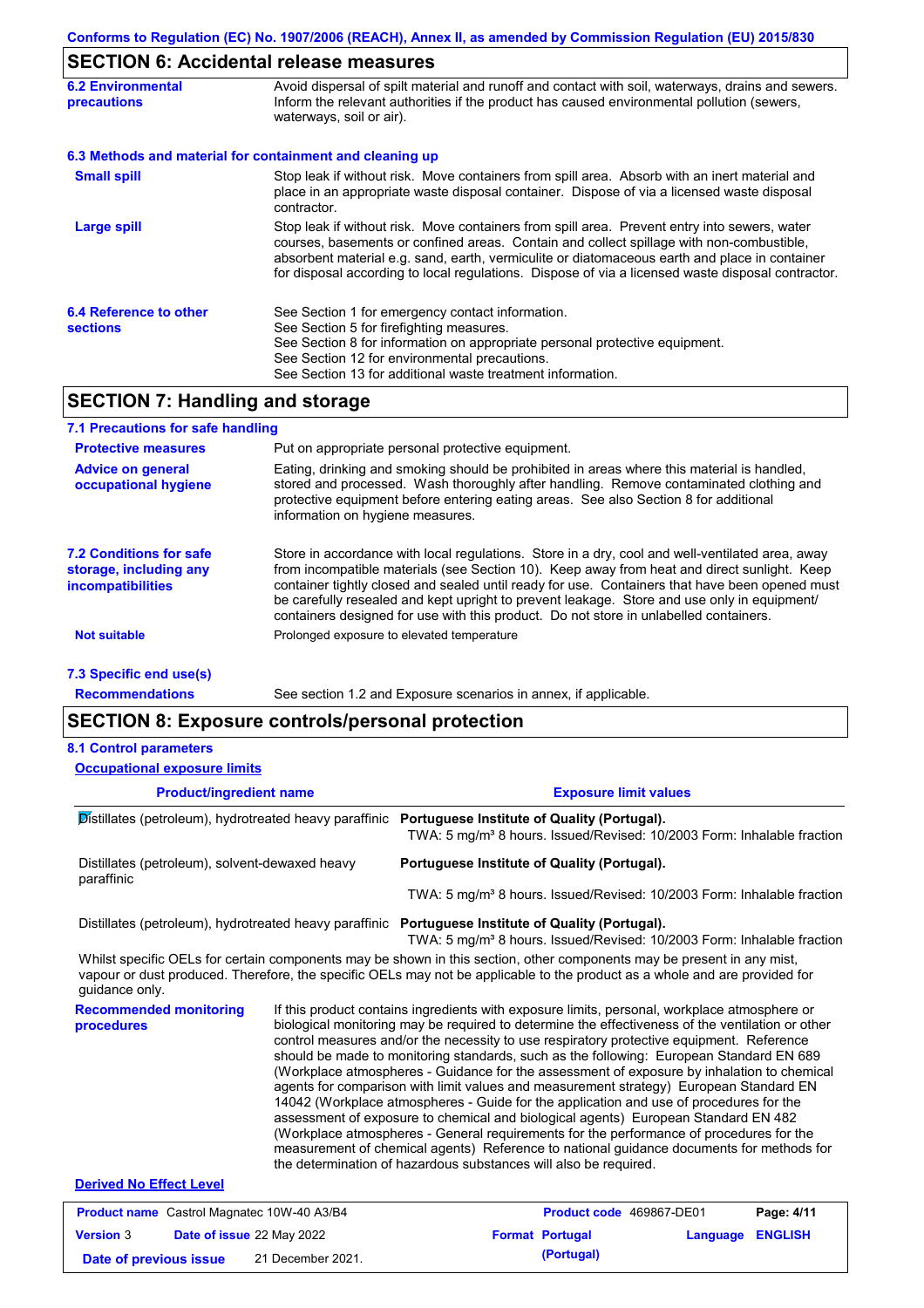# **SECTION 8: Exposure controls/personal protection**

No DNELs/DMELs available.

### **Predicted No Effect Concentration**

No PNECs available

| <b>8.2 Exposure controls</b>                      |                                                                                                                                                                                                                                                                                                                                                                                                                                                                                                                                                                                                                                                                                                                                                                                                                                                                                                                                                                                                         |
|---------------------------------------------------|---------------------------------------------------------------------------------------------------------------------------------------------------------------------------------------------------------------------------------------------------------------------------------------------------------------------------------------------------------------------------------------------------------------------------------------------------------------------------------------------------------------------------------------------------------------------------------------------------------------------------------------------------------------------------------------------------------------------------------------------------------------------------------------------------------------------------------------------------------------------------------------------------------------------------------------------------------------------------------------------------------|
| <b>Appropriate engineering</b><br><b>controls</b> | Provide exhaust ventilation or other engineering controls to keep the relevant airborne<br>concentrations below their respective occupational exposure limits.<br>All activities involving chemicals should be assessed for their risks to health, to ensure<br>exposures are adequately controlled. Personal protective equipment should only be considered<br>after other forms of control measures (e.g. engineering controls) have been suitably evaluated.<br>Personal protective equipment should conform to appropriate standards, be suitable for use, be<br>kept in good condition and properly maintained.<br>Your supplier of personal protective equipment should be consulted for advice on selection and<br>appropriate standards. For further information contact your national organisation for standards.<br>The final choice of protective equipment will depend upon a risk assessment. It is important to<br>ensure that all items of personal protective equipment are compatible. |
| Individual protection measures                    |                                                                                                                                                                                                                                                                                                                                                                                                                                                                                                                                                                                                                                                                                                                                                                                                                                                                                                                                                                                                         |
| <b>Hygiene measures</b>                           | Wash hands, forearms and face thoroughly after handling chemical products, before eating,<br>smoking and using the lavatory and at the end of the working period. Ensure that eyewash<br>stations and safety showers are close to the workstation location.                                                                                                                                                                                                                                                                                                                                                                                                                                                                                                                                                                                                                                                                                                                                             |
| <b>Respiratory protection</b>                     | In case of insufficient ventilation, wear suitable respiratory equipment.<br>The correct choice of respiratory protection depends upon the chemicals being handled, the<br>conditions of work and use, and the condition of the respiratory equipment. Safety procedures<br>should be developed for each intended application. Respiratory protection equipment should<br>therefore be chosen in consultation with the supplier/manufacturer and with a full assessment<br>of the working conditions.                                                                                                                                                                                                                                                                                                                                                                                                                                                                                                   |
| <b>Eye/face protection</b>                        | Safety glasses with side shields.                                                                                                                                                                                                                                                                                                                                                                                                                                                                                                                                                                                                                                                                                                                                                                                                                                                                                                                                                                       |
| <b>Skin protection</b>                            |                                                                                                                                                                                                                                                                                                                                                                                                                                                                                                                                                                                                                                                                                                                                                                                                                                                                                                                                                                                                         |
| <b>Hand protection</b>                            | <b>General Information:</b>                                                                                                                                                                                                                                                                                                                                                                                                                                                                                                                                                                                                                                                                                                                                                                                                                                                                                                                                                                             |
|                                                   | Because specific work environments and material handling practices vary, safety procedures<br>should be developed for each intended application. The correct choice of protective gloves<br>depends upon the chemicals being handled, and the conditions of work and use. Most gloves<br>provide protection for only a limited time before they must be discarded and replaced (even the<br>best chemically resistant gloves will break down after repeated chemical exposures).                                                                                                                                                                                                                                                                                                                                                                                                                                                                                                                        |
|                                                   | Gloves should be chosen in consultation with the supplier / manufacturer and taking account of<br>a full assessment of the working conditions.                                                                                                                                                                                                                                                                                                                                                                                                                                                                                                                                                                                                                                                                                                                                                                                                                                                          |
|                                                   | Recommended: Nitrile gloves.<br><b>Breakthrough time:</b>                                                                                                                                                                                                                                                                                                                                                                                                                                                                                                                                                                                                                                                                                                                                                                                                                                                                                                                                               |
|                                                   | Breakthrough time data are generated by glove manufacturers under laboratory test conditions<br>and represent how long a glove can be expected to provide effective permeation resistance. It<br>is important when following breakthrough time recommendations that actual workplace<br>conditions are taken into account. Always consult with your glove supplier for up-to-date<br>technical information on breakthrough times for the recommended glove type.<br>Our recommendations on the selection of gloves are as follows:                                                                                                                                                                                                                                                                                                                                                                                                                                                                      |
|                                                   | Continuous contact:                                                                                                                                                                                                                                                                                                                                                                                                                                                                                                                                                                                                                                                                                                                                                                                                                                                                                                                                                                                     |
|                                                   | Gloves with a minimum breakthrough time of 240 minutes, or >480 minutes if suitable gloves<br>can be obtained.<br>If suitable gloves are not available to offer that level of protection, gloves with shorter<br>breakthrough times may be acceptable as long as appropriate glove maintenance and<br>replacement regimes are determined and adhered to.                                                                                                                                                                                                                                                                                                                                                                                                                                                                                                                                                                                                                                                |
|                                                   | Short-term / splash protection:                                                                                                                                                                                                                                                                                                                                                                                                                                                                                                                                                                                                                                                                                                                                                                                                                                                                                                                                                                         |
|                                                   | Recommended breakthrough times as above.<br>It is recognised that for short-term, transient exposures, gloves with shorter breakthrough times<br>may commonly be used. Therefore, appropriate maintenance and replacement regimes must<br>be determined and rigorously followed.                                                                                                                                                                                                                                                                                                                                                                                                                                                                                                                                                                                                                                                                                                                        |
|                                                   | <b>Glove Thickness:</b>                                                                                                                                                                                                                                                                                                                                                                                                                                                                                                                                                                                                                                                                                                                                                                                                                                                                                                                                                                                 |
|                                                   | For general applications, we recommend gloves with a thickness typically greater than 0.35 mm.                                                                                                                                                                                                                                                                                                                                                                                                                                                                                                                                                                                                                                                                                                                                                                                                                                                                                                          |

|                        | <b>Product name</b> Castrol Magnatec 10W-40 A3/B4 | <b>Product code</b> 469867-DE01 |                         | Page: 5/11 |
|------------------------|---------------------------------------------------|---------------------------------|-------------------------|------------|
| <b>Version 3</b>       | <b>Date of issue 22 May 2022</b>                  | <b>Format Portugal</b>          | <b>Language ENGLISH</b> |            |
| Date of previous issue | 21 December 2021.                                 | (Portugal)                      |                         |            |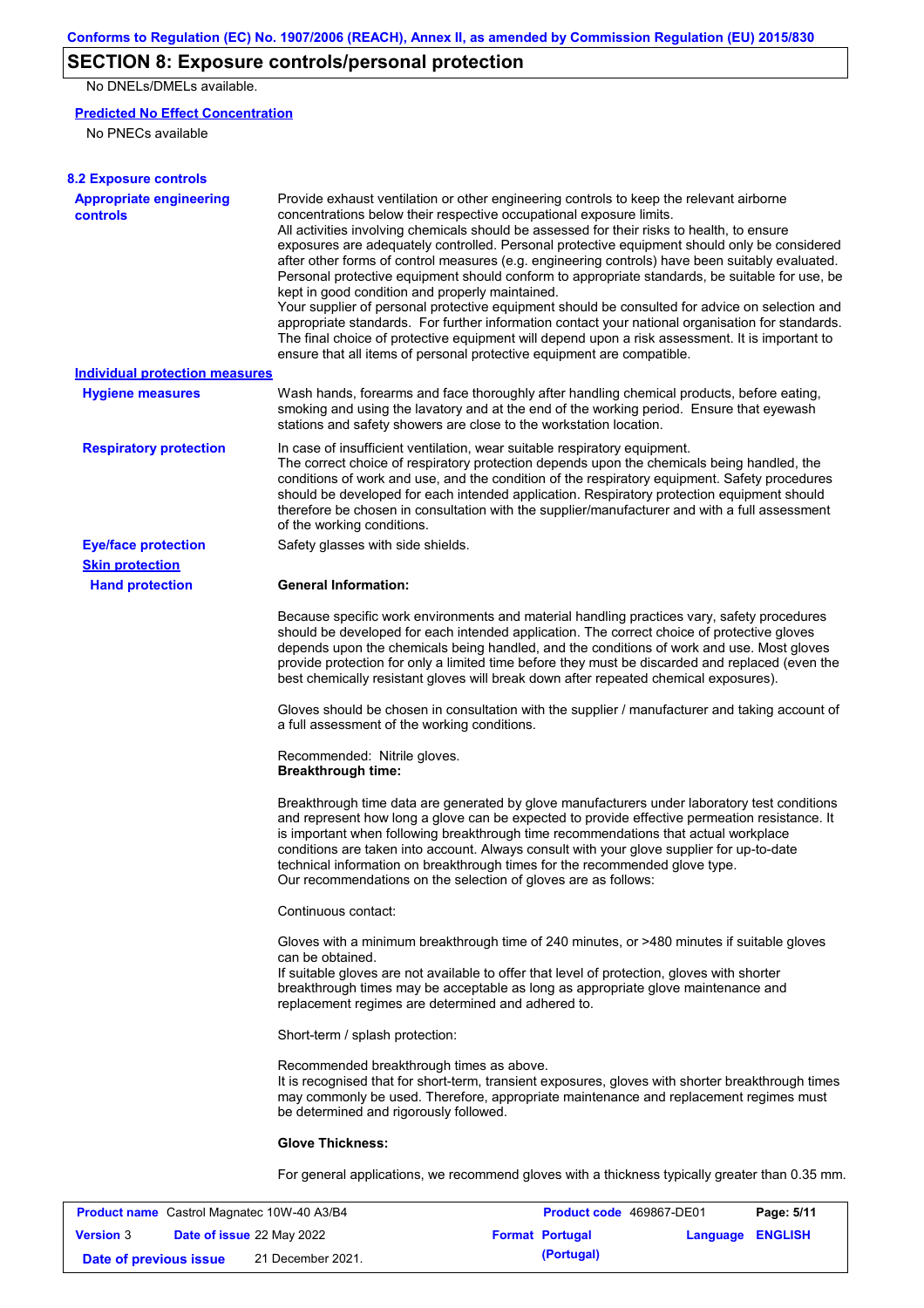# **SECTION 8: Exposure controls/personal protection**

|                                           | It should be emphasised that glove thickness is not necessarily a good predictor of glove<br>resistance to a specific chemical, as the permeation efficiency of the glove will be dependent<br>on the exact composition of the glove material. Therefore, glove selection should also be based<br>on consideration of the task requirements and knowledge of breakthrough times.<br>Glove thickness may also vary depending on the glove manufacturer, the glove type and the<br>glove model. Therefore, the manufacturers' technical data should always be taken into account<br>to ensure selection of the most appropriate glove for the task.                                     |
|-------------------------------------------|---------------------------------------------------------------------------------------------------------------------------------------------------------------------------------------------------------------------------------------------------------------------------------------------------------------------------------------------------------------------------------------------------------------------------------------------------------------------------------------------------------------------------------------------------------------------------------------------------------------------------------------------------------------------------------------|
|                                           | Note: Depending on the activity being conducted, gloves of varying thickness may be required<br>for specific tasks. For example:                                                                                                                                                                                                                                                                                                                                                                                                                                                                                                                                                      |
|                                           | • Thinner gloves (down to 0.1 mm or less) may be required where a high degree of manual<br>dexterity is needed. However, these gloves are only likely to give short duration protection and<br>would normally be just for single use applications, then disposed of.                                                                                                                                                                                                                                                                                                                                                                                                                  |
|                                           | • Thicker gloves (up to 3 mm or more) may be required where there is a mechanical (as well<br>as a chemical) risk i.e. where there is abrasion or puncture potential.                                                                                                                                                                                                                                                                                                                                                                                                                                                                                                                 |
| <b>Skin and body</b>                      | Use of protective clothing is good industrial practice.<br>Personal protective equipment for the body should be selected based on the task being<br>performed and the risks involved and should be approved by a specialist before handling this<br>product.<br>Cotton or polyester/cotton overalls will only provide protection against light superficial<br>contamination that will not soak through to the skin. Overalls should be laundered on a regular<br>basis. When the risk of skin exposure is high (e.g. when cleaning up spillages or if there is a<br>risk of splashing) then chemical resistant aprons and/or impervious chemical suits and boots<br>will be required. |
| <b>Refer to standards:</b>                | Respiratory protection: EN 529<br>Gloves: EN 420, EN 374<br>Eye protection: EN 166<br>Filtering half-mask: EN 149<br>Filtering half-mask with valve: EN 405<br>Half-mask: EN 140 plus filter<br>Full-face mask: EN 136 plus filter<br>Particulate filters: EN 143<br>Gas/combined filters: EN 14387                                                                                                                                                                                                                                                                                                                                                                                   |
| <b>Environmental exposure</b><br>controls | Emissions from ventilation or work process equipment should be checked to ensure they<br>comply with the requirements of environmental protection legislation. In some cases, fume<br>scrubbers, filters or engineering modifications to the process equipment will be necessary to<br>reduce emissions to acceptable levels.                                                                                                                                                                                                                                                                                                                                                         |

# **SECTION 9: Physical and chemical properties**

The conditions of measurement of all properties are at standard temperature and pressure unless otherwise indicated.

#### **9.1 Information on basic physical and chemical properties**

| <b>Appearance</b>                                      |                                                                                       |
|--------------------------------------------------------|---------------------------------------------------------------------------------------|
| <b>Physical state</b>                                  | Liguid.                                                                               |
| <b>Colour</b>                                          | Amber                                                                                 |
| <b>Odour</b>                                           | Not available.                                                                        |
| <b>Odour threshold</b>                                 | Not available.                                                                        |
| рH                                                     | Not applicable.                                                                       |
| <b>Melting point/freezing point</b>                    | Not available.                                                                        |
| Initial boiling point and boiling                      | Not available.                                                                        |
| range                                                  |                                                                                       |
| <b>Pour point</b>                                      | -42 $^{\circ}$ C                                                                      |
| <b>Flash point</b>                                     | Closed cup: 202°C (395.6°F) [Pensky-Martens]<br>Open cup: 226°C (438.8°F) [Cleveland] |
| <b>Evaporation rate</b>                                | Not available.                                                                        |
| <b>Flammability (solid, gas)</b>                       | Not available.                                                                        |
| <b>Upper/lower flammability or</b><br>explosive limits | Not available.                                                                        |
| <b>Vapour pressure</b>                                 | Not available.                                                                        |

|                        | <b>Product name</b> Castrol Magnatec 10W-40 A3/B4 | <b>Product code</b> 469867-DE01 |                         | Page: 6/11 |
|------------------------|---------------------------------------------------|---------------------------------|-------------------------|------------|
| <b>Version 3</b>       | <b>Date of issue 22 May 2022</b>                  | <b>Format Portugal</b>          | <b>Language ENGLISH</b> |            |
| Date of previous issue | 21 December 2021.                                 | (Portugal)                      |                         |            |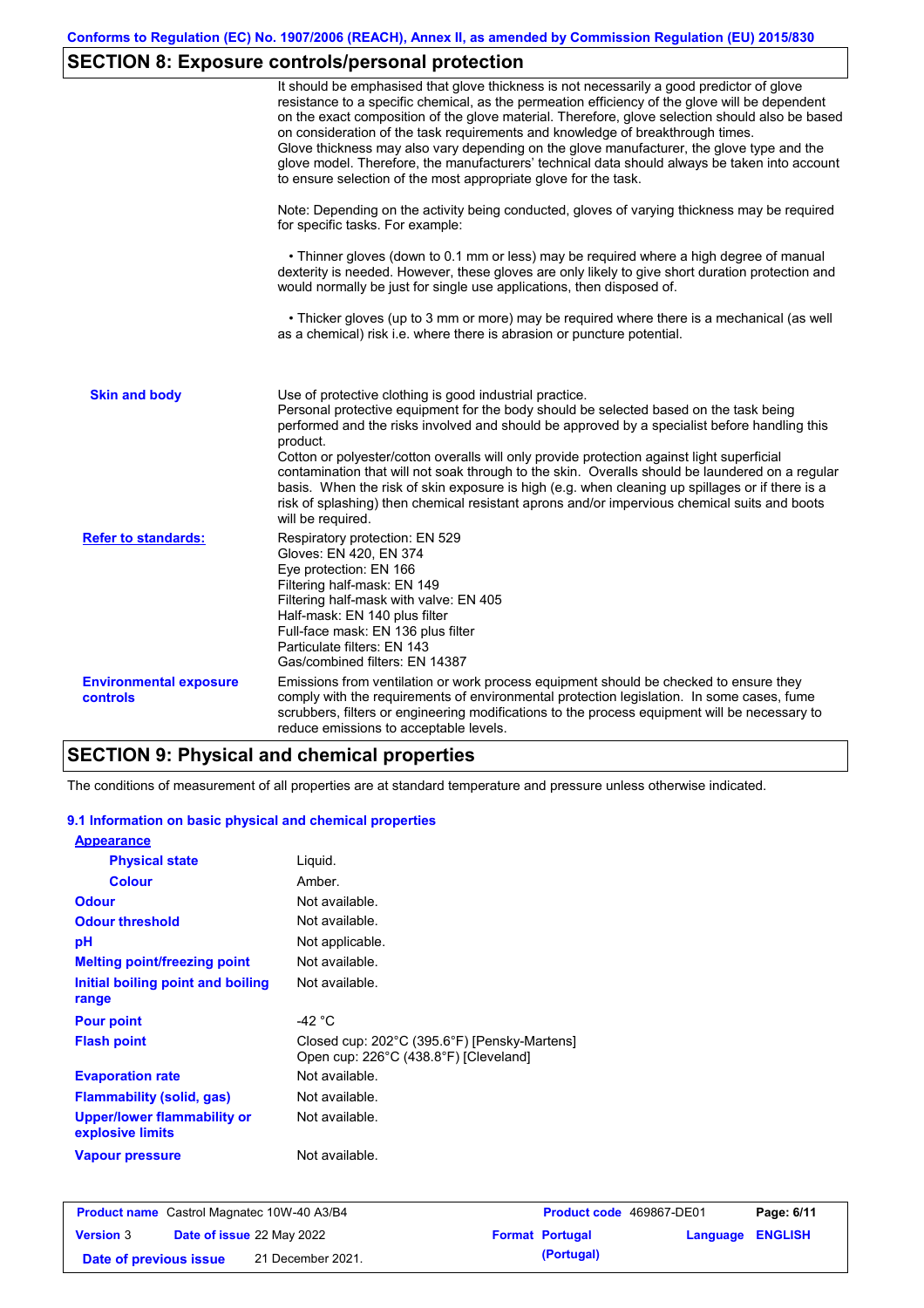# **SECTION 9: Physical and chemical properties**

|                                                   |                                                                                                                                          | Vapour Pressure at 20°C |                |                    | Vapour pressure at 50°C |     |               |
|---------------------------------------------------|------------------------------------------------------------------------------------------------------------------------------------------|-------------------------|----------------|--------------------|-------------------------|-----|---------------|
|                                                   | <b>Ingredient name</b>                                                                                                                   | mm Hg kPa               |                | <b>Method</b>      | mm<br>Hq                | kPa | <b>Method</b> |
|                                                   | Distillates (petroleum),<br>hydrotreated heavy<br>paraffinic                                                                             | <0.08                   | < 0.011        | <b>ASTM D 5191</b> |                         |     |               |
|                                                   | Distillates (petroleum),<br>solvent-dewaxed<br>heavy paraffinic                                                                          | < 0.08                  | < 0.011        | <b>ASTM D 5191</b> |                         |     |               |
|                                                   | Distillates (petroleum),<br>hydrotreated heavy<br>paraffinic                                                                             | < 0.08                  | < 0.011        | <b>ASTM D 5191</b> |                         |     |               |
|                                                   | Phosphorodithioic acid, 0<br>mixed O.O-bis<br>(1,3-dimethylbutyl and<br>iso-Pr) esters, zinc salts                                       |                         | $\overline{0}$ | EU A.4             | 0                       | 0   | EU A.4        |
| <b>Vapour density</b>                             | Not available.                                                                                                                           |                         |                |                    |                         |     |               |
| <b>Relative density</b>                           | Not available.                                                                                                                           |                         |                |                    |                         |     |               |
| <b>Density</b>                                    | <1000 kg/m <sup>3</sup> (<1 g/cm <sup>3</sup> ) at 15 <sup>°</sup> C                                                                     |                         |                |                    |                         |     |               |
| <b>Solubility(ies)</b>                            | insoluble in water.                                                                                                                      |                         |                |                    |                         |     |               |
| <b>Partition coefficient: n-octanol/</b><br>water | Not applicable.                                                                                                                          |                         |                |                    |                         |     |               |
| <b>Auto-ignition temperature</b>                  | Not available.                                                                                                                           |                         |                |                    |                         |     |               |
| <b>Decomposition temperature</b>                  | Not available.                                                                                                                           |                         |                |                    |                         |     |               |
| <b>Viscosity</b>                                  | Kinematic: 101.1 mm <sup>2</sup> /s (101.1 cSt) at 40°C<br>Kinematic: 13.8 to 16.2 mm <sup>2</sup> /s (13.8 to 16.2 cSt) at 100°C        |                         |                |                    |                         |     |               |
| <b>Explosive properties</b>                       | Not available.                                                                                                                           |                         |                |                    |                         |     |               |
| <b>Oxidising properties</b>                       | Not available.                                                                                                                           |                         |                |                    |                         |     |               |
| <b>Particle characteristics</b>                   |                                                                                                                                          |                         |                |                    |                         |     |               |
| <b>Median particle size</b>                       | Not applicable.                                                                                                                          |                         |                |                    |                         |     |               |
| 9.2 Other information                             |                                                                                                                                          |                         |                |                    |                         |     |               |
| No additional information.                        |                                                                                                                                          |                         |                |                    |                         |     |               |
| <b>SECTION 10: Stability and reactivity</b>       |                                                                                                                                          |                         |                |                    |                         |     |               |
| <b>10.1 Reactivity</b>                            | No specific test data available for this product. Refer to Conditions to avoid and Incompatible<br>materials for additional information. |                         |                |                    |                         |     |               |
| <b>10.2 Chemical stability</b>                    | The product is stable.                                                                                                                   |                         |                |                    |                         |     |               |

| <b>10.3 Possibility of</b><br>hazardous reactions | Under normal conditions of storage and use, hazardous reactions will not occur.<br>Under normal conditions of storage and use, hazardous polymerisation will not occur. |
|---------------------------------------------------|-------------------------------------------------------------------------------------------------------------------------------------------------------------------------|
| <b>10.4 Conditions to avoid</b>                   | Avoid all possible sources of ignition (spark or flame).                                                                                                                |
| 10.5 Incompatible materials                       | Reactive or incompatible with the following materials: oxidising materials.                                                                                             |
| <b>10.6 Hazardous</b><br>decomposition products   | Under normal conditions of storage and use, hazardous decomposition products should not be<br>produced.                                                                 |

# **SECTION 11: Toxicological information**

| 11.1 Information on toxicological effects                                                                                                |                                                   |  |                                 |          |                |
|------------------------------------------------------------------------------------------------------------------------------------------|---------------------------------------------------|--|---------------------------------|----------|----------------|
| <b>Acute toxicity estimates</b>                                                                                                          |                                                   |  |                                 |          |                |
| Not available.                                                                                                                           |                                                   |  |                                 |          |                |
| <b>Information on likely</b><br>routes of exposure                                                                                       | Routes of entry anticipated: Dermal, Inhalation.  |  |                                 |          |                |
| <b>Potential acute health effects</b>                                                                                                    |                                                   |  |                                 |          |                |
| <b>Inhalation</b><br>Exposure to decomposition products may cause a health hazard. Serious effects may be<br>delayed following exposure. |                                                   |  |                                 |          |                |
| <b>Ingestion</b>                                                                                                                         | No known significant effects or critical hazards. |  |                                 |          |                |
| <b>Product name</b> Castrol Magnatec 10W-40 A3/B4                                                                                        |                                                   |  | <b>Product code</b> 469867-DE01 |          | Page: 7/11     |
| <b>Version 3</b><br><b>Date of issue 22 May 2022</b>                                                                                     |                                                   |  | <b>Format Portugal</b>          | Language | <b>ENGLISH</b> |
| Date of previous issue                                                                                                                   | 21 December 2021.                                 |  | (Portugal)                      |          |                |
|                                                                                                                                          |                                                   |  |                                 |          |                |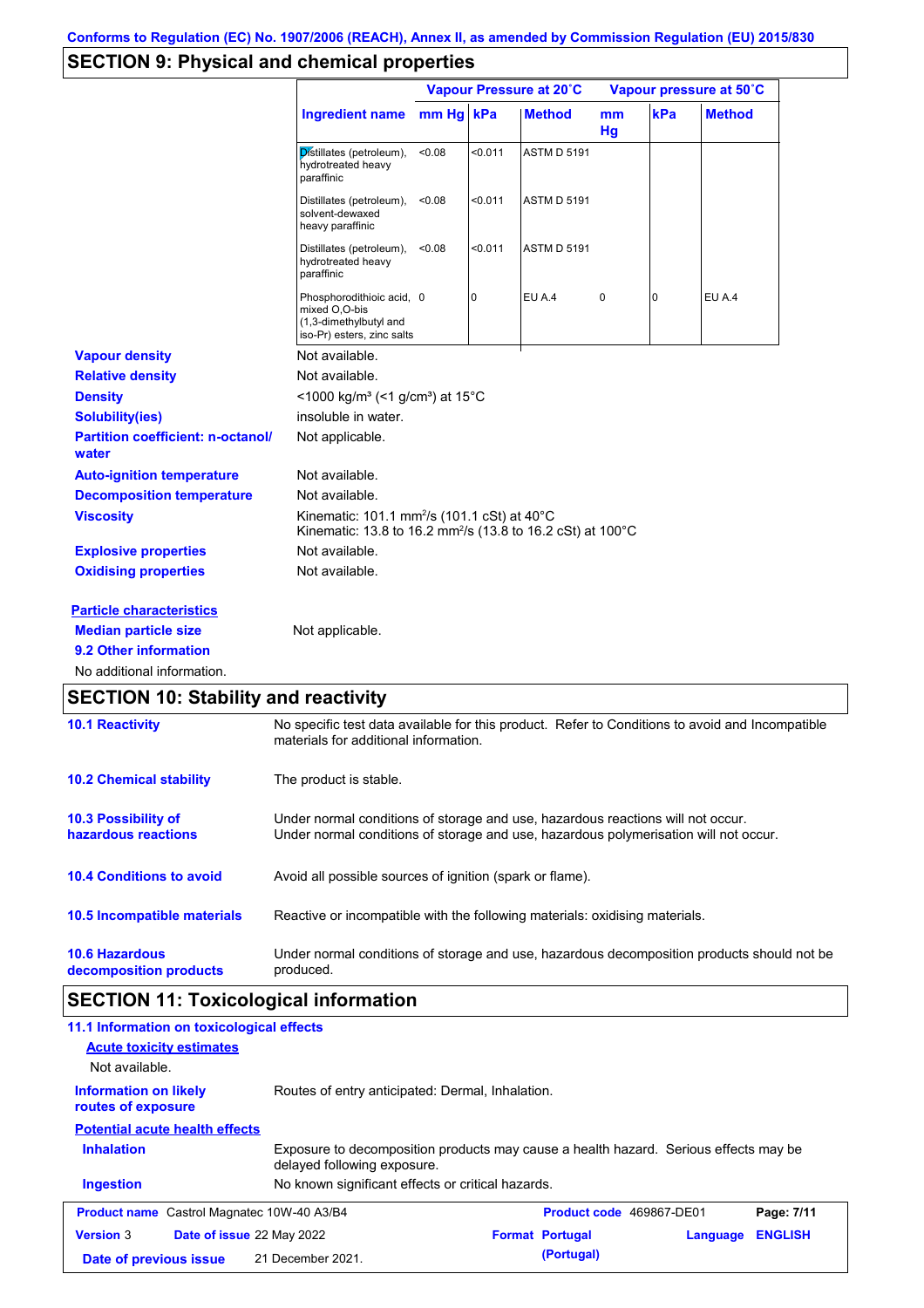# **SECTION 11: Toxicological information**

| <b>Skin contact</b>                     | Defatting to the skin. May cause skin dryness and irritation.                                                                                                                                                                                                                                                                                                                                                   |
|-----------------------------------------|-----------------------------------------------------------------------------------------------------------------------------------------------------------------------------------------------------------------------------------------------------------------------------------------------------------------------------------------------------------------------------------------------------------------|
| <b>Eye contact</b>                      | Not classified as an eye irritant. Based on data available for this or related materials.                                                                                                                                                                                                                                                                                                                       |
|                                         | Symptoms related to the physical, chemical and toxicological characteristics                                                                                                                                                                                                                                                                                                                                    |
| <b>Inhalation</b>                       | No specific data.                                                                                                                                                                                                                                                                                                                                                                                               |
| <b>Ingestion</b>                        | No specific data.                                                                                                                                                                                                                                                                                                                                                                                               |
| <b>Skin contact</b>                     | Adverse symptoms may include the following:<br>irritation<br>dryness<br>cracking                                                                                                                                                                                                                                                                                                                                |
| <b>Eye contact</b>                      | No specific data.                                                                                                                                                                                                                                                                                                                                                                                               |
|                                         | Delayed and immediate effects as well as chronic effects from short and long-term exposure                                                                                                                                                                                                                                                                                                                      |
| <b>Inhalation</b>                       | Overexposure to the inhalation of airborne droplets or aerosols may cause irritation of the<br>respiratory tract.                                                                                                                                                                                                                                                                                               |
| <b>Ingestion</b>                        | Ingestion of large quantities may cause nausea and diarrhoea.                                                                                                                                                                                                                                                                                                                                                   |
| <b>Skin contact</b>                     | Prolonged or repeated contact can defat the skin and lead to irritation and/or dermatitis.                                                                                                                                                                                                                                                                                                                      |
| Eye contact                             | Potential risk of transient stinging or redness if accidental eye contact occurs.                                                                                                                                                                                                                                                                                                                               |
| <b>Potential chronic health effects</b> |                                                                                                                                                                                                                                                                                                                                                                                                                 |
| <b>General</b>                          | <b>USED ENGINE OILS</b><br>Combustion products resulting from the operation of internal combustion engines contaminate<br>engine oils during use. Used engine oil may contain hazardous components which have the<br>potential to cause skin cancer. Frequent or prolonged contact with all types and makes of used<br>engine oil must therefore be avoided and a high standard of personal hygiene maintained. |
| <b>Carcinogenicity</b>                  | No known significant effects or critical hazards.                                                                                                                                                                                                                                                                                                                                                               |
| <b>Mutagenicity</b>                     | No known significant effects or critical hazards.                                                                                                                                                                                                                                                                                                                                                               |
| <b>Developmental effects</b>            | No known significant effects or critical hazards.                                                                                                                                                                                                                                                                                                                                                               |
| <b>Fertility effects</b>                | No known significant effects or critical hazards.                                                                                                                                                                                                                                                                                                                                                               |

# **SECTION 12: Ecological information**

```
12.1 Toxicity
```
**Environmental hazards** Not classified as dangerous

#### **12.2 Persistence and degradability**

Expected to be biodegradable.

#### **12.3 Bioaccumulative potential**

This product is not expected to bioaccumulate through food chains in the environment.

| <b>12.4 Mobility in soil</b>                            |                                                                      |
|---------------------------------------------------------|----------------------------------------------------------------------|
| <b>Soil/water partition</b><br><b>coefficient (Koc)</b> | Not available.                                                       |
| <b>Mobility</b>                                         | Spillages may penetrate the soil causing ground water contamination. |

#### **12.5 Results of PBT and vPvB assessment**

Product does not meet the criteria for PBT or vPvB according to Regulation (EC) No. 1907/2006, Annex XIII.

#### **12.6 Other adverse effects**

**Other ecological information**

Spills may form a film on water surfaces causing physical damage to organisms. Oxygen transfer could also be impaired.

### **SECTION 13: Disposal considerations**

### **13.1 Waste treatment methods**

**Methods of disposal**

**Product**

Where possible, arrange for product to be recycled. Dispose of via an authorised person/ licensed waste disposal contractor in accordance with local regulations.

#### **European waste catalogue (EWC) Hazardous waste** Yes.

|                        | <b>Waste code</b>                                 | <b>Waste designation</b><br>mineral-based non-chlorinated engine, gear and lubricating oils |  |                          |          |                |
|------------------------|---------------------------------------------------|---------------------------------------------------------------------------------------------|--|--------------------------|----------|----------------|
| 13 02 05*              |                                                   |                                                                                             |  |                          |          |                |
|                        | <b>Product name</b> Castrol Magnatec 10W-40 A3/B4 |                                                                                             |  | Product code 469867-DE01 |          | Page: 8/11     |
| <b>Version 3</b>       | Date of issue 22 May 2022                         |                                                                                             |  | <b>Format Portugal</b>   | Language | <b>ENGLISH</b> |
| Date of previous issue |                                                   | 21 December 2021.                                                                           |  | (Portugal)               |          |                |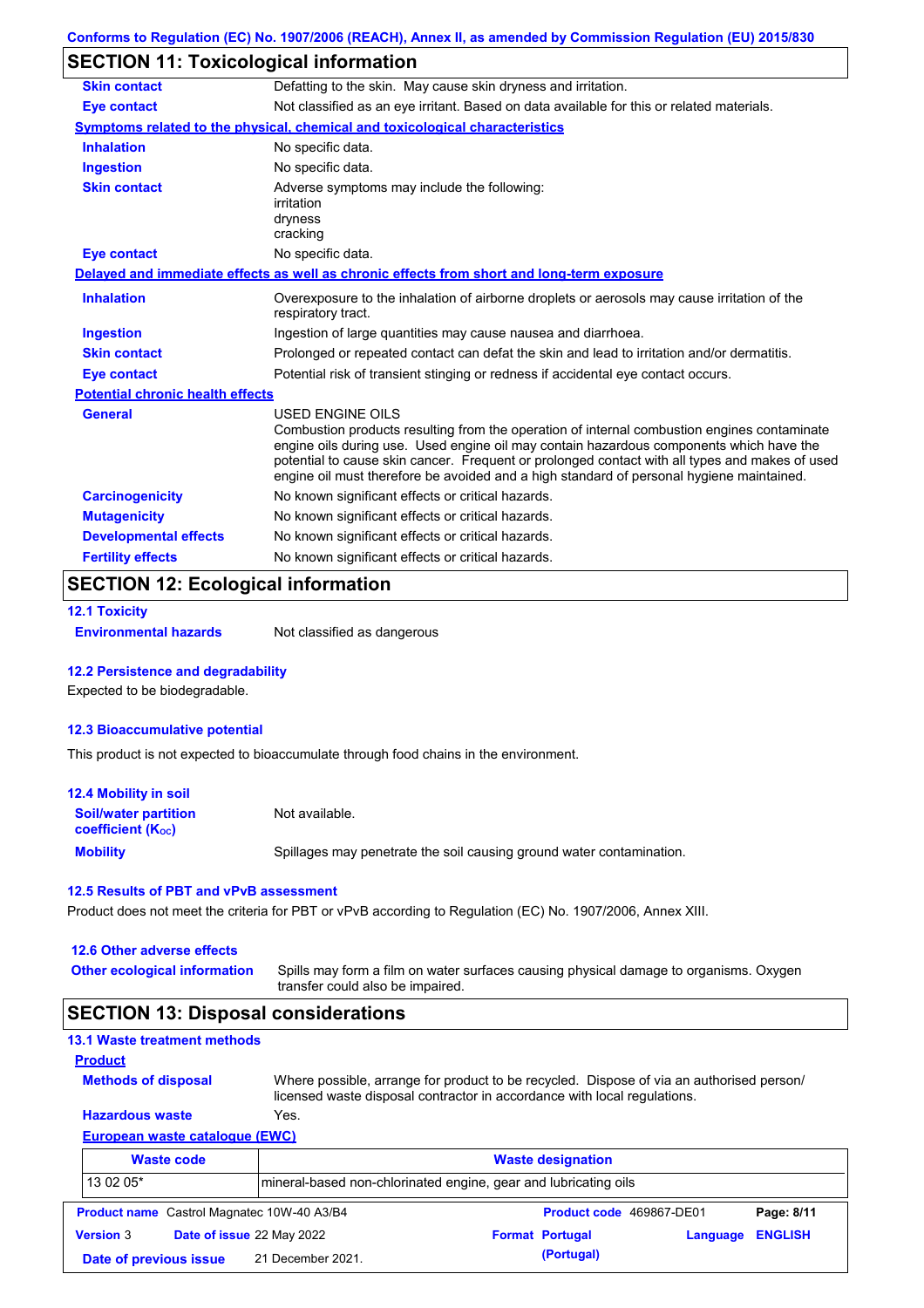# **SECTION 13: Disposal considerations**

However, deviation from the intended use and/or the presence of any potential contaminants may require an alternative waste disposal code to be assigned by the end user.

| <b>Packaging</b>           |                                                                                                                                                                                                                                                                                                                                                                                                                                                                                                 |
|----------------------------|-------------------------------------------------------------------------------------------------------------------------------------------------------------------------------------------------------------------------------------------------------------------------------------------------------------------------------------------------------------------------------------------------------------------------------------------------------------------------------------------------|
| <b>Methods of disposal</b> | Where possible, arrange for product to be recycled. Dispose of via an authorised person/<br>licensed waste disposal contractor in accordance with local regulations.                                                                                                                                                                                                                                                                                                                            |
| <b>Special precautions</b> | This material and its container must be disposed of in a safe way. Care should be taken when<br>handling emptied containers that have not been cleaned or rinsed out. Empty containers or<br>liners may retain some product residues. Empty containers represent a fire hazard as they may<br>contain flammable product residues and vapour. Never weld, solder or braze empty containers.<br>Avoid dispersal of spilt material and runoff and contact with soil, waterways, drains and sewers. |
| <b>References</b>          | Commission 2014/955/EU<br>Directive 2008/98/EC                                                                                                                                                                                                                                                                                                                                                                                                                                                  |

# **SECTION 14: Transport information**

|                                           | <b>ADR/RID</b> | <b>ADN</b>     | <b>IMDG</b>    | <b>IATA</b>    |
|-------------------------------------------|----------------|----------------|----------------|----------------|
| 14.1 UN number                            | Not regulated. | Not regulated. | Not regulated. | Not regulated. |
| 14.2 UN proper<br>shipping name           |                |                |                |                |
| <b>14.3 Transport</b><br>hazard class(es) |                |                |                |                |
| <b>14.4 Packing</b><br>group              |                |                |                |                |
| 14.5<br><b>Environmental</b><br>hazards   | No.            | No.            | No.            | No.            |
| <b>Additional</b><br>information          |                |                |                |                |

**14.6 Special precautions for user** Not available.

**14.7 Transport in bulk according to IMO instruments** Not available.

## **SECTION 15: Regulatory information**

**15.1 Safety, health and environmental regulations/legislation specific for the substance or mixture EU Regulation (EC) No. 1907/2006 (REACH)**

**Annex XIV - List of substances subject to authorisation**

**Annex XIV**

None of the components are listed.

**Substances of very high concern**

None of the components are listed.

**EU Regulation (EC) No. 1907/2006 (REACH)**

| <b>Annex XVII - Restrictions</b><br>on the manufacture,<br>placing on the market<br>and use of certain<br>dangerous substances,<br>mixtures and articles<br><b>Other regulations</b> | Not applicable.                                                                                                                |                                 |                                    |  |
|--------------------------------------------------------------------------------------------------------------------------------------------------------------------------------------|--------------------------------------------------------------------------------------------------------------------------------|---------------------------------|------------------------------------|--|
| <b>REACH Status</b>                                                                                                                                                                  | The company, as identified in Section 1, sells this product in the EU in compliance with the<br>current requirements of REACH. |                                 |                                    |  |
| <b>United States inventory</b><br>(TSCA 8b)                                                                                                                                          | At least one component is not listed.                                                                                          |                                 |                                    |  |
| <b>Australia inventory (AIIC)</b>                                                                                                                                                    | At least one component is not listed.                                                                                          |                                 |                                    |  |
| <b>Product name</b> Castrol Magnatec 10W-40 A3/B4                                                                                                                                    |                                                                                                                                | <b>Product code</b> 469867-DE01 | Page: 9/11                         |  |
| Date of issue 22 May 2022<br><b>Version 3</b>                                                                                                                                        |                                                                                                                                | <b>Format Portugal</b>          | <b>FNGLISH</b><br><b>Angulario</b> |  |

| <b>Product name</b> Castrol Magnatec 10W-40 A3/B4    |  | <b>Product code</b> 469867-DE01 |                         | Page: 9/11 |  |
|------------------------------------------------------|--|---------------------------------|-------------------------|------------|--|
| <b>Date of issue 22 May 2022</b><br><b>Version 3</b> |  | <b>Format Portugal</b>          | <b>Language ENGLISH</b> |            |  |
| Date of previous issue                               |  | 21 December 2021.               | (Portugal)              |            |  |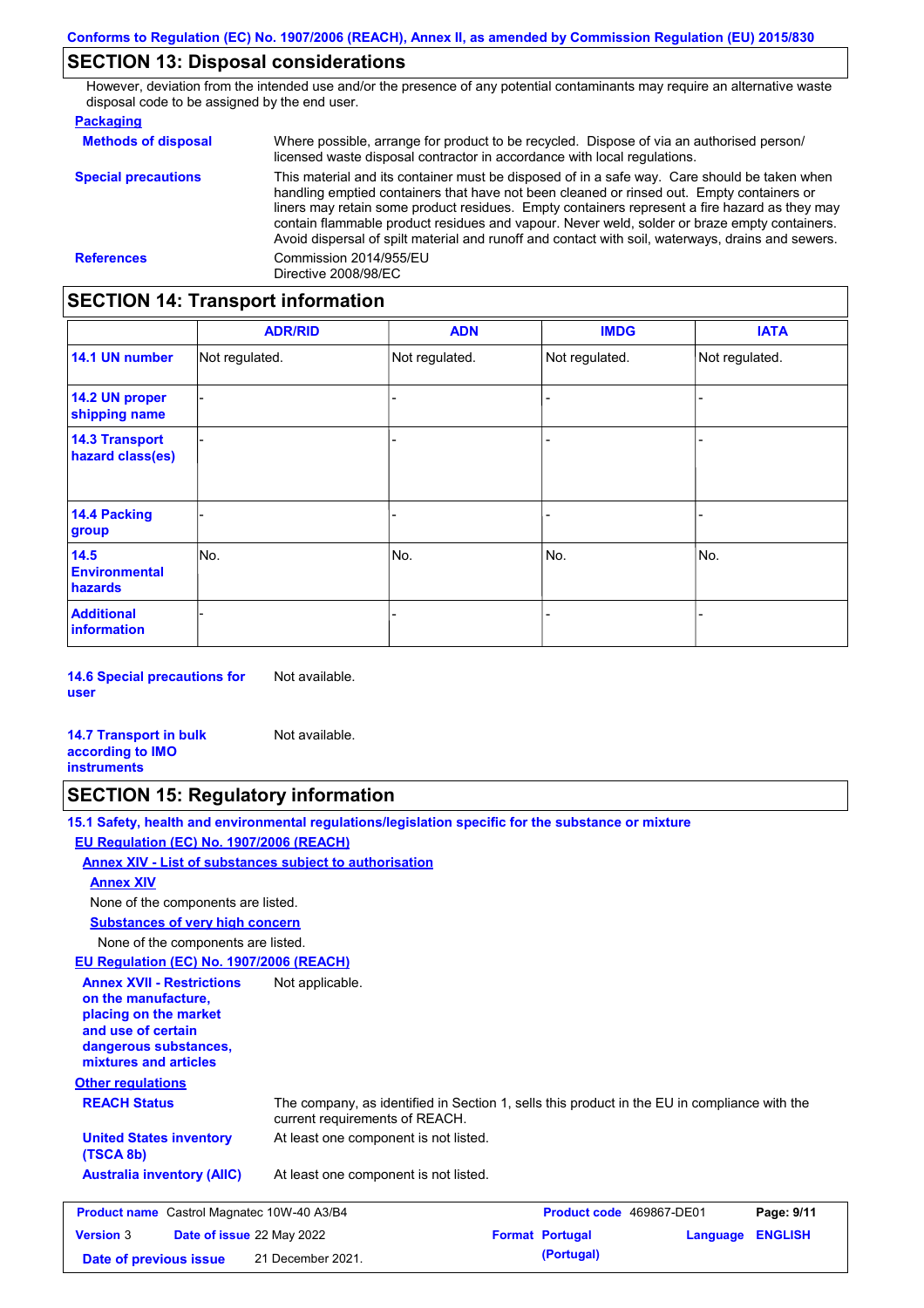# **SECTION 15: Regulatory information**

| At least one component is not listed.                       |
|-------------------------------------------------------------|
| At least one component is not listed.                       |
| At least one component is not listed.                       |
| All components are listed or exempted.                      |
| At least one component is not listed.                       |
| All components are listed or exempted.                      |
| Ozone depleting substances (1005/2009/EU)                   |
|                                                             |
| Prior Informed Consent (PIC) (649/2012/EU)                  |
|                                                             |
| <b>EU - Water framework directive - Priority substances</b> |
| None of the components are listed.                          |
|                                                             |
| <b>Persistent Organic Pollutants</b>                        |

This product is not controlled under the Seveso Directive.

| <b>15.2 Chemical safety</b> | A Chemical Safety Assessment has been carried out for one or more of the substances within  |
|-----------------------------|---------------------------------------------------------------------------------------------|
| assessment                  | this mixture. A Chemical Safety Assessment has not been carried out for the mixture itself. |

# **SECTION 16: Other information**

| <b>Abbreviations and acronyms</b>                 | ADN = European Provisions concerning the International Carriage of Dangerous Goods by                                                                                                                                                                                                                                                                                                      |                          |  |                         |  |  |  |
|---------------------------------------------------|--------------------------------------------------------------------------------------------------------------------------------------------------------------------------------------------------------------------------------------------------------------------------------------------------------------------------------------------------------------------------------------------|--------------------------|--|-------------------------|--|--|--|
|                                                   | Inland Waterway<br>ADR = The European Agreement concerning the International Carriage of Dangerous Goods by                                                                                                                                                                                                                                                                                |                          |  |                         |  |  |  |
|                                                   | Road                                                                                                                                                                                                                                                                                                                                                                                       |                          |  |                         |  |  |  |
|                                                   | ATE = Acute Toxicity Estimate                                                                                                                                                                                                                                                                                                                                                              |                          |  |                         |  |  |  |
|                                                   | <b>BCF</b> = Bioconcentration Factor<br>CAS = Chemical Abstracts Service<br>CLP = Classification, Labelling and Packaging Regulation [Regulation (EC) No. 1272/2008]<br>CSA = Chemical Safety Assessment                                                                                                                                                                                   |                          |  |                         |  |  |  |
|                                                   |                                                                                                                                                                                                                                                                                                                                                                                            |                          |  |                         |  |  |  |
|                                                   |                                                                                                                                                                                                                                                                                                                                                                                            |                          |  |                         |  |  |  |
|                                                   |                                                                                                                                                                                                                                                                                                                                                                                            |                          |  |                         |  |  |  |
|                                                   | CSR = Chemical Safety Report                                                                                                                                                                                                                                                                                                                                                               |                          |  |                         |  |  |  |
|                                                   | DMEL = Derived Minimal Effect Level                                                                                                                                                                                                                                                                                                                                                        |                          |  |                         |  |  |  |
|                                                   | DNEL = Derived No Effect Level                                                                                                                                                                                                                                                                                                                                                             |                          |  |                         |  |  |  |
|                                                   | EINECS = European Inventory of Existing Commercial chemical Substances<br>ES = Exposure Scenario                                                                                                                                                                                                                                                                                           |                          |  |                         |  |  |  |
|                                                   | EUH statement = CLP-specific Hazard statement                                                                                                                                                                                                                                                                                                                                              |                          |  |                         |  |  |  |
|                                                   | EWC = European Waste Catalogue                                                                                                                                                                                                                                                                                                                                                             |                          |  |                         |  |  |  |
|                                                   | GHS = Globally Harmonized System of Classification and Labelling of Chemicals                                                                                                                                                                                                                                                                                                              |                          |  |                         |  |  |  |
|                                                   | IATA = International Air Transport Association                                                                                                                                                                                                                                                                                                                                             |                          |  |                         |  |  |  |
|                                                   | IBC = Intermediate Bulk Container                                                                                                                                                                                                                                                                                                                                                          |                          |  |                         |  |  |  |
|                                                   | IMDG = International Maritime Dangerous Goods<br>LogPow = logarithm of the octanol/water partition coefficient<br>MARPOL = International Convention for the Prevention of Pollution From Ships, 1973 as<br>modified by the Protocol of 1978. ("Marpol" = marine pollution)<br>OECD = Organisation for Economic Co-operation and Development<br>PBT = Persistent, Bioaccumulative and Toxic |                          |  |                         |  |  |  |
|                                                   |                                                                                                                                                                                                                                                                                                                                                                                            |                          |  |                         |  |  |  |
|                                                   |                                                                                                                                                                                                                                                                                                                                                                                            |                          |  |                         |  |  |  |
|                                                   |                                                                                                                                                                                                                                                                                                                                                                                            |                          |  |                         |  |  |  |
|                                                   |                                                                                                                                                                                                                                                                                                                                                                                            |                          |  |                         |  |  |  |
|                                                   |                                                                                                                                                                                                                                                                                                                                                                                            |                          |  |                         |  |  |  |
|                                                   | <b>PNEC = Predicted No Effect Concentration</b>                                                                                                                                                                                                                                                                                                                                            |                          |  |                         |  |  |  |
|                                                   | REACH = Registration, Evaluation, Authorisation and Restriction of Chemicals Regulation<br>[Regulation (EC) No. 1907/2006]                                                                                                                                                                                                                                                                 |                          |  |                         |  |  |  |
|                                                   | RID = The Regulations concerning the International Carriage of Dangerous Goods by Rail<br><b>RRN = REACH Registration Number</b>                                                                                                                                                                                                                                                           |                          |  |                         |  |  |  |
|                                                   | SADT = Self-Accelerating Decomposition Temperature                                                                                                                                                                                                                                                                                                                                         |                          |  |                         |  |  |  |
|                                                   | SVHC = Substances of Very High Concern                                                                                                                                                                                                                                                                                                                                                     |                          |  |                         |  |  |  |
|                                                   | STOT-RE = Specific Target Organ Toxicity - Repeated Exposure<br>STOT-SE = Specific Target Organ Toxicity - Single Exposure<br>TWA = Time weighted average<br>$UN = United Nations$<br>UVCB = Complex hydrocarbon substance                                                                                                                                                                 |                          |  |                         |  |  |  |
|                                                   |                                                                                                                                                                                                                                                                                                                                                                                            |                          |  |                         |  |  |  |
|                                                   |                                                                                                                                                                                                                                                                                                                                                                                            |                          |  |                         |  |  |  |
|                                                   |                                                                                                                                                                                                                                                                                                                                                                                            |                          |  |                         |  |  |  |
|                                                   |                                                                                                                                                                                                                                                                                                                                                                                            |                          |  |                         |  |  |  |
|                                                   | VOC = Volatile Organic Compound                                                                                                                                                                                                                                                                                                                                                            |                          |  |                         |  |  |  |
|                                                   | vPvB = Very Persistent and Very Bioaccumulative                                                                                                                                                                                                                                                                                                                                            |                          |  |                         |  |  |  |
| <b>Product name</b> Castrol Magnatec 10W-40 A3/B4 |                                                                                                                                                                                                                                                                                                                                                                                            | Product code 469867-DE01 |  | Page: 10/11             |  |  |  |
| <b>Version 3</b><br>Date of issue 22 May 2022     |                                                                                                                                                                                                                                                                                                                                                                                            | <b>Format Portugal</b>   |  | <b>Language ENGLISH</b> |  |  |  |

**Date of previous issue (Portugal)** 21 December 2021.